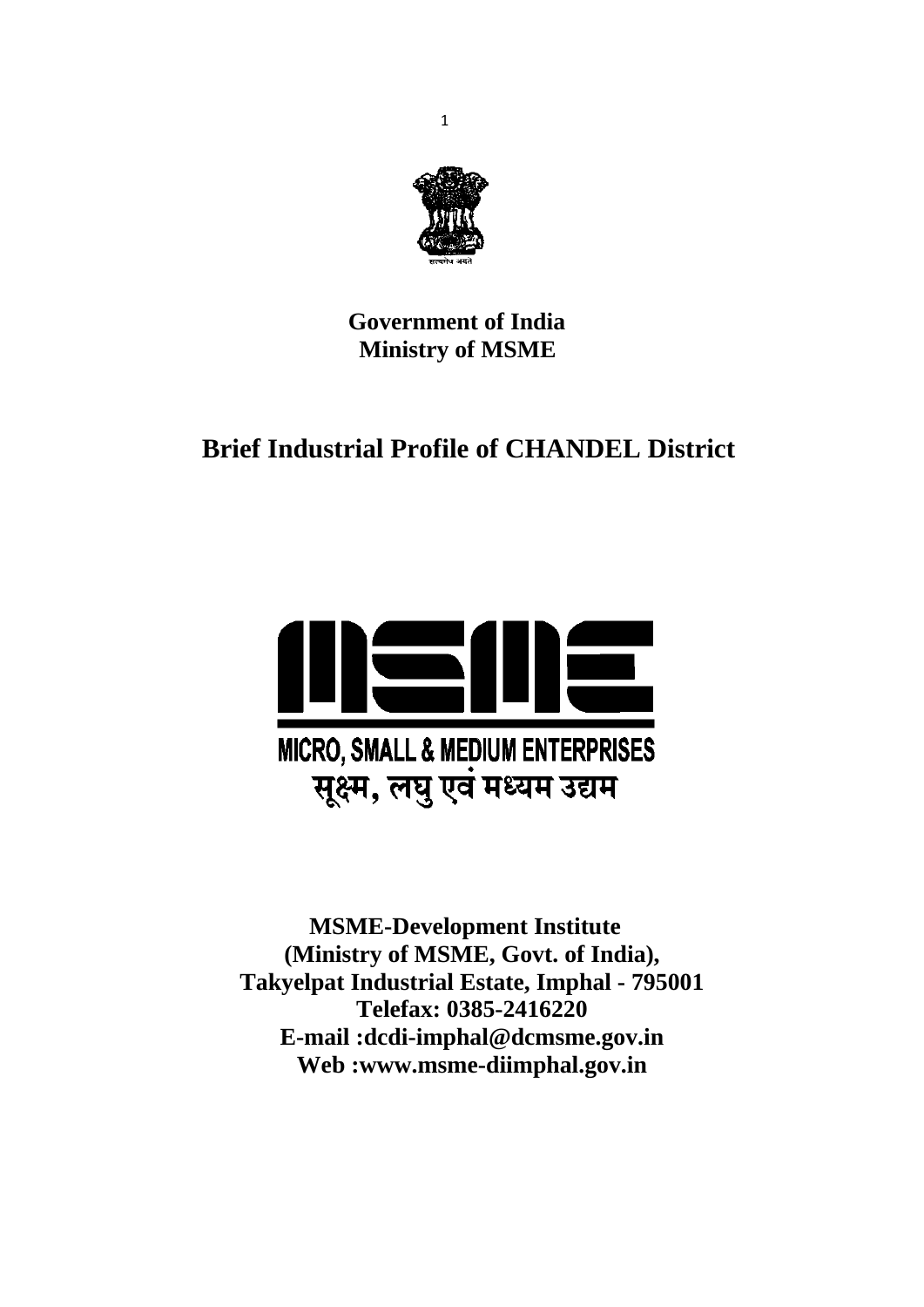

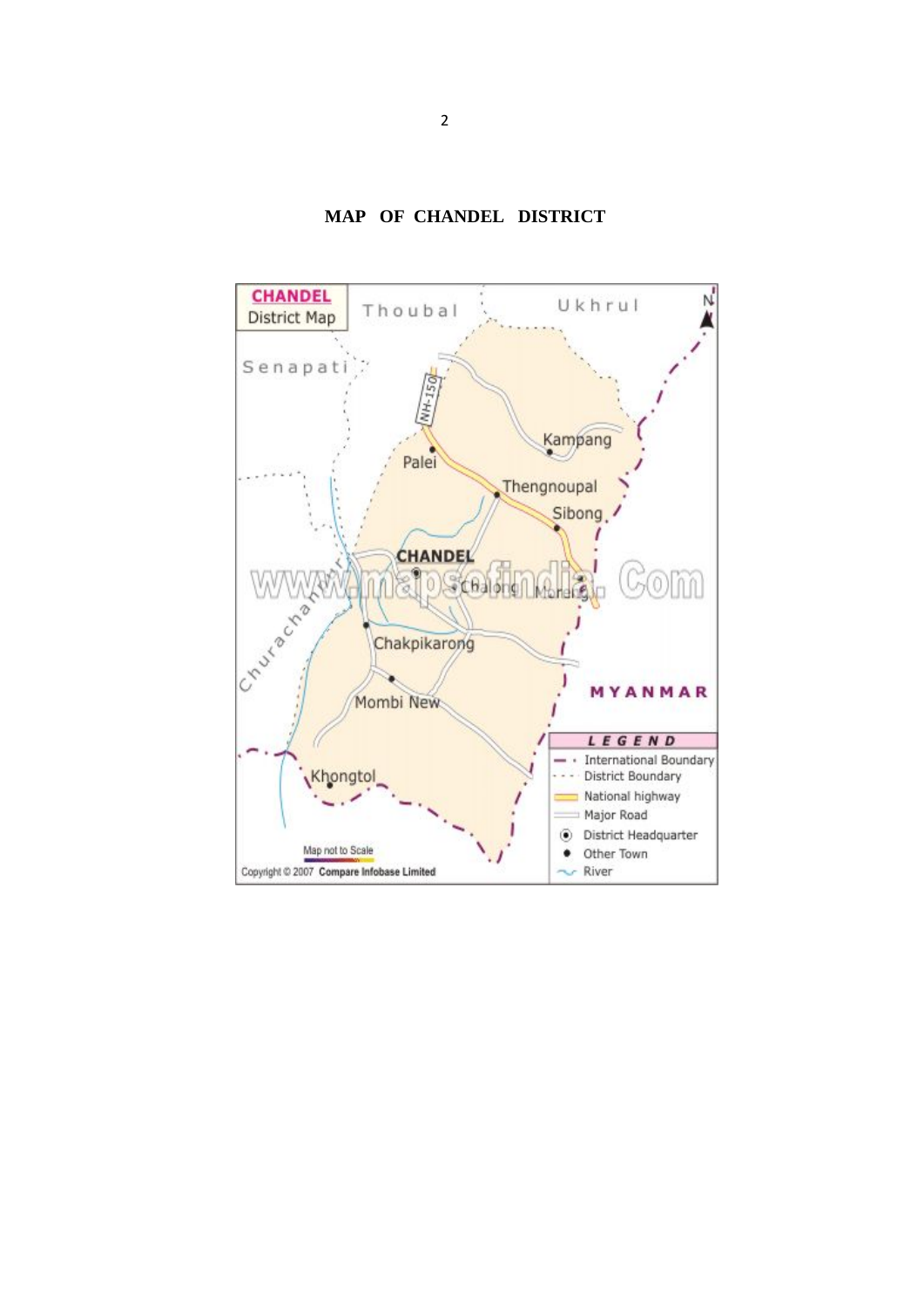# **Contents**

| Sl.No.           | <b>Topic</b>                                                                  | Page No.       |
|------------------|-------------------------------------------------------------------------------|----------------|
| 1.               | General Characteristics of the District                                       | 5              |
| 1.1              | Location & Geographical Area                                                  | 5              |
| 1.2              | Topography                                                                    | $\overline{5}$ |
| $1.\overline{3}$ | <b>Availability of Minerals</b>                                               | 6              |
| 1.4              | Forest                                                                        | 6              |
| $\overline{1.5}$ | Administrative set up                                                         | 6              |
| 2.               | District at a glance                                                          | $\overline{7}$ |
| 2.1              | Existing Status of Industrial Area in the District                            | 8              |
| 3.               | Industrial Scenario of                                                        | 8              |
| 3.1              | Industry at a Glance                                                          | 8              |
| 3.2              | Year Wise Trend of Units Registered                                           | 9              |
| 3.3              | Details of Existing Micro & Small Enterprises & Artisan Units in              | 9              |
|                  | the District                                                                  |                |
| 3.4              | Large Scale Industries/ Public Sector undertakings                            | 10             |
| 3.5              | Major Exportable Item                                                         | 10             |
| 3.6              | Growth Trend                                                                  | 10             |
| 3.7              | Vendorisation / Ancillarisation of the Industry                               | 10             |
| 3.8              | <b>Medium Scale Enterprises</b>                                               | 10             |
| 3.8.1            | List of the units in Chandel & nearby Area                                    | 10             |
| 3.8.2            | Major Exportable Item                                                         | 11             |
| 3.9              | <b>Service Enterprises</b>                                                    | 11             |
| 3.9.2            | Potential areas for service industry                                          | 11             |
| 3.10             | Potential for new MSMEs                                                       | 11             |
| 4.               | Existing Clusters of Micro & Small Enterprise                                 | 11             |
| 4.1              | <b>Details of Major Clusters</b>                                              | 11             |
| 4.1.1            | <b>Manufacturing Sector</b>                                                   | 11             |
| 5.               | General issues raised by industry association during the course of<br>meeting | 12             |
| 6.               | Prospects of training programmes during 2012-13                               | 12             |
| 7.               | Action plan for MSMEs Schemes during 2012-13                                  | 12             |
| 8.               | Steps to set up MSMEs                                                         | 13             |
| 9.               | Additional information if any                                                 |                |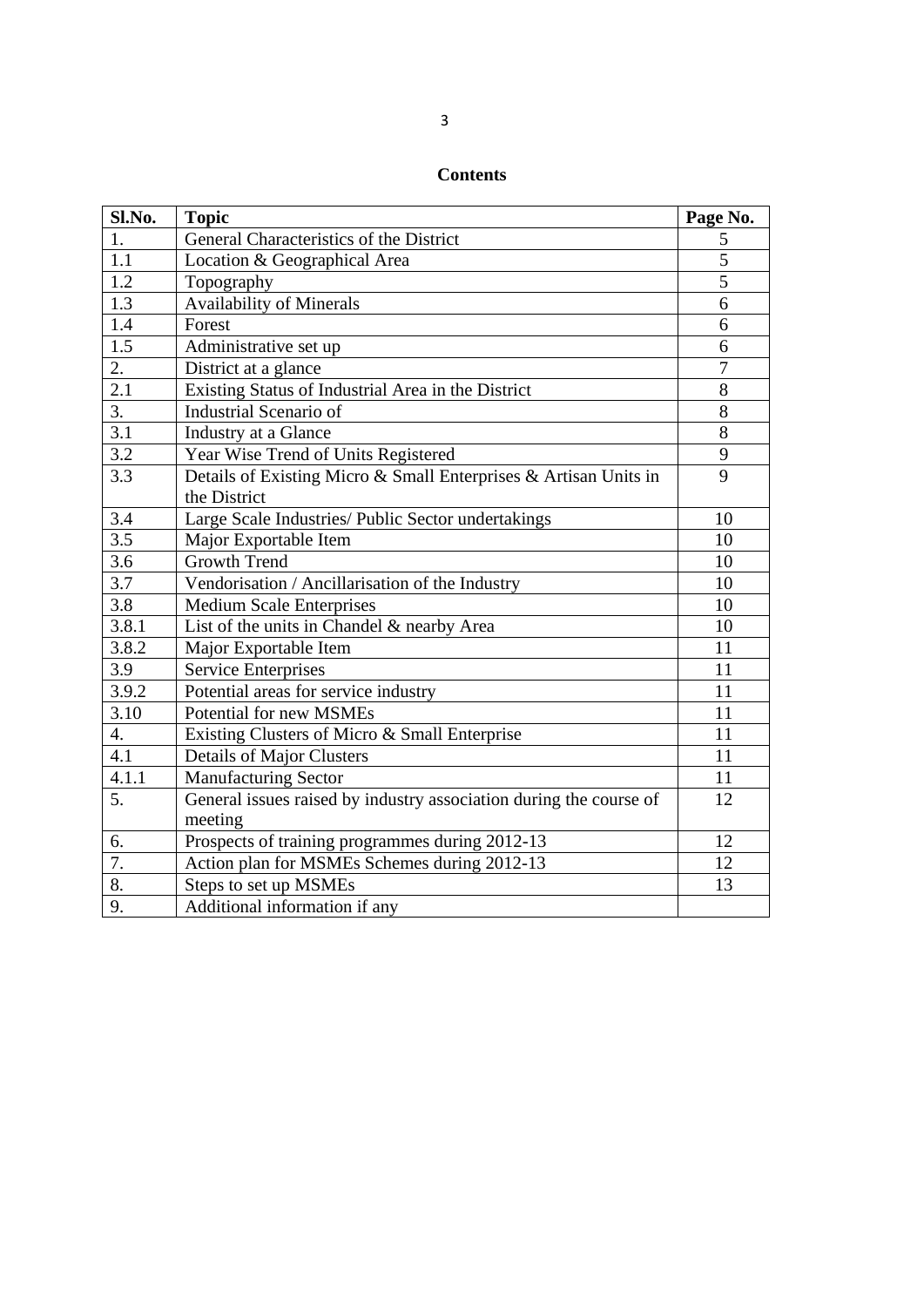#### **Brief Industrial profile of CHANDEL District**

#### **1. General Characteristics of the District:**

The Chandel District (formerly known as Tengnoupal District) came into existence on May 13, 1974. Its neighbours are Myanmar (erstwhile Burma) on the south, Ukhrul district on the east, Churachandpur district on the south and west, and Thoubal district on the north. It is about 64 km. away from Imphal. The National Highway No. 39 passes through this district.

The district is inhabited by several communities. It is sparsely inhabited by about 20 different tribes. They are scattered all over the district. Prominent tribes in the district are Anal, Lamkang, Kuki, Moyon, Monsang, Chothe, Thadou, Paite, Maring and Zou etc. There are also other communities like Meiteis, and Muslims (Meitei Pangal) in small numbers as compared to the tribes. Non-Manipuris like Nepalis, Tamils, Bengalis, Punjabis and Biharis are also settled in this district.

The Moreh town, the international trade centre of the state, lies on the southernmost part of the district. When the Trans-Asian Super Highway comes into existence, Chandel district will be one of the gateways to the Asian countries. Being a commercial town it attracts a large number of people from neighbouring places. Moreh is only 5 Km. from Tamu town, its Myanmar counterpart. Opening of the Border Trade turns Moreh into an important centre in the Northeast.

#### **1.1 Location & Geographical Area:**

The District lies in the south-eastern part of Manipur at  $24^{\circ}40'$  N Latitude and  $93^{\circ}50'$  E Longitude. It is the border district of the state with Mynmar(Burma)

#### **1.2 Topography:**

More than 90% of the total geographical area is covered by hill ranges running from North-East to South-East direction. Highest peak is in Eswani which is 8,348 ft. above msl. Three main rivers namely (i) the Sekmai river which originates and passes through the North Eastern part of Chandel district, (ii) Chakpikarong River which originates from Laimaton Hills and passes through Chandel and Chakpikarong Sub-Division and (iii) the Lokchao River which flows through Tengnoupal Sub Division.

#### **People**

The District is inhabited by several communities. It is sparsely inhabited by about 20 different tribes.. They are scattered all over the District. Prominent tribes in the district are Anal, Lamkang, Kukis, Moyon, Monsang, Chothe, Thadou, Paite, and Maring etc. There are also other communities like Meiteis, and Muslims in small numbers as compared to the tribes. Non-Manipuris like the Tamils, Bengalis, Punjabis, and Biharis are also settled in this district.

#### **1.3 Availability of Minerals:**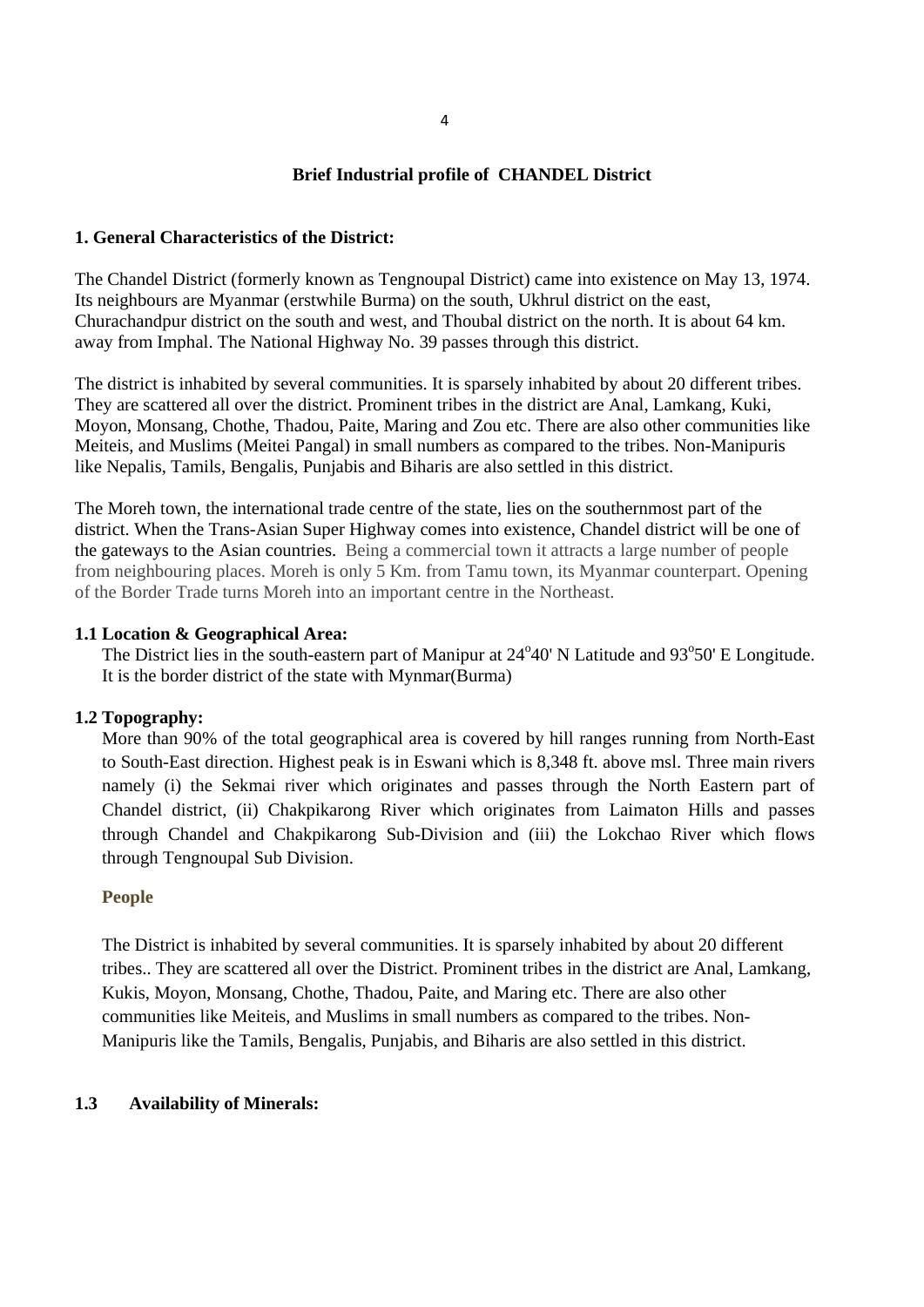# **PRODUCTION OF MINERAL 2010-11**

| S.No.        | <b>NAME OF MINERAL</b> | <b>PRODUCTION</b> in<br>tonnes<br>2010-2011 |
|--------------|------------------------|---------------------------------------------|
|              | <b>MAJOR MINERAL</b>   |                                             |
|              | Chromite               |                                             |
| <b>MINOR</b> |                        |                                             |
| 1.           | Asbestos               |                                             |
| 2.           | Antiporate             |                                             |
| 3.           | copper                 | --                                          |
| 4.           |                        |                                             |
| 5.           |                        |                                             |
| 6.           |                        |                                             |
| 7.           |                        |                                             |

Note: The extent of deposit of the above minerals are not yet exploited.

#### **FOREST: :**

**Source** : Dept. of Mines & Geology

| $\mathbf{L}$ | <b>Reserve Forest</b>      | $140.60$ sq.km. |
|--------------|----------------------------|-----------------|
| 2.           | Wild Life Sanctuary        | 184.32 sq.km.   |
| 3.           | <b>Protected Forest</b>    | $50.00$ sq.km   |
|              | <b>Unclassified Forest</b> | 2325.00 sq.km   |

# **1.3 Administrative set up:**

| 2.     | District at a glance:        |      |        |                   |  |
|--------|------------------------------|------|--------|-------------------|--|
| Sl.no. | Particular                   | Year | Unit   | <b>Statistics</b> |  |
| 1.     | <b>Geographical features</b> |      |        |                   |  |
| (A)    | Geographical Data            |      |        |                   |  |
|        | i) Latitude                  | 2011 | Degree | $24^{\circ}40'$ N |  |
|        | ii) Longitude                | 2011 | Degree | 93°50' E          |  |
|        | iii) Geographical Area       |      | Sq.Km  | 3,313             |  |
| (B)    | <b>Administrative Units</b>  | 2011 | Nos.   |                   |  |
|        | i) Sub divisions             | Do   | do     | $\overline{4}$    |  |
|        | ii) Tehsils                  | Do   | do     | 6                 |  |
|        | iii) Sub-Tehsil              | Do   | do     |                   |  |
|        | iv) Patwar Circle            | Do   | do     |                   |  |
|        | v) Panchayat Simitis         | Do   | do     |                   |  |
|        | vi) Nagar nigam              | Do   | do     |                   |  |
|        | vii) Gram Panchayats         | do   | do     |                   |  |
|        | ix) Revenue Villages         | Do   | do     | 437               |  |
|        | x) Assembly Area             | Do   | do     | $\overline{2}$    |  |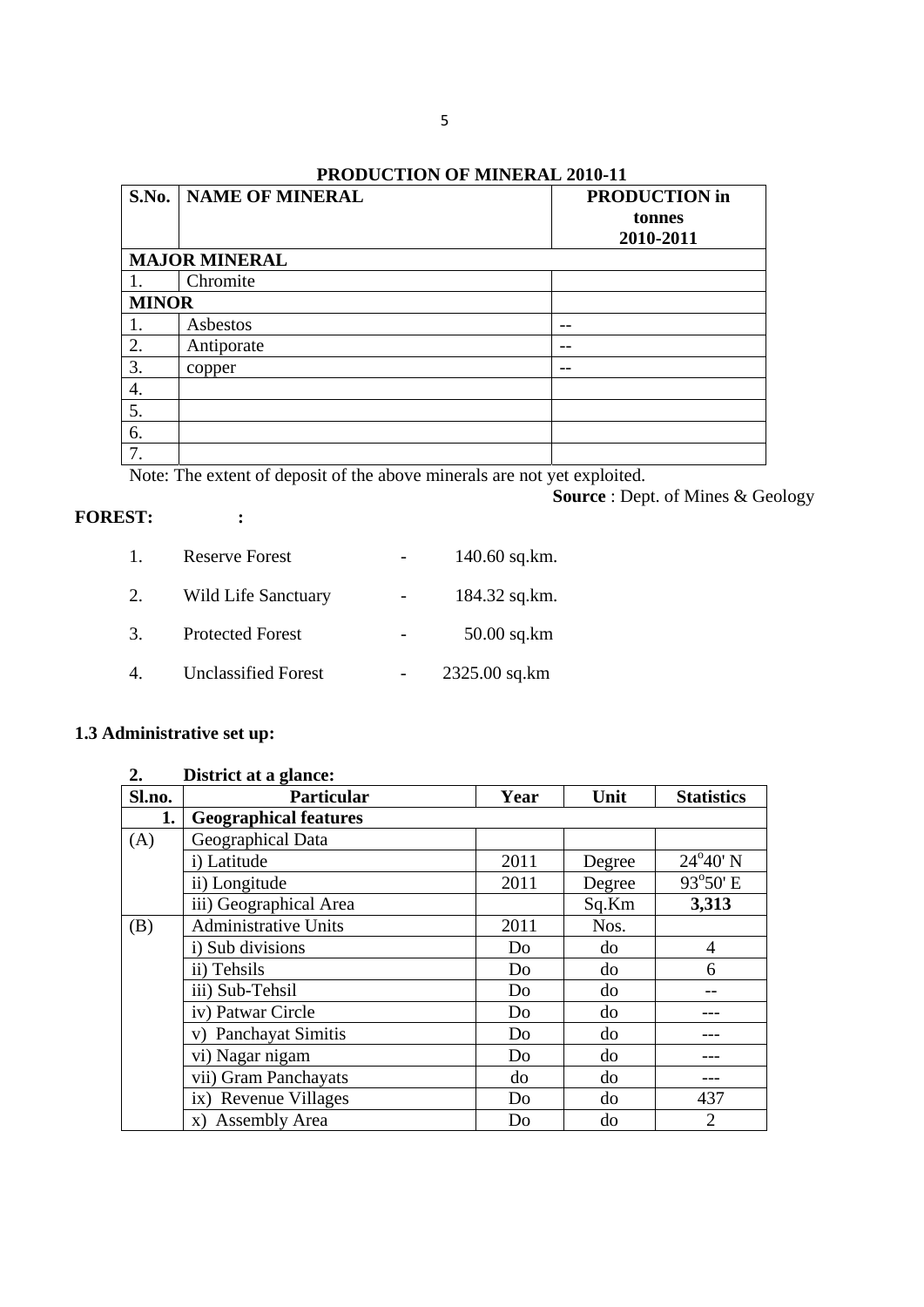| 2.        | Population                               |         |                 |                |
|-----------|------------------------------------------|---------|-----------------|----------------|
| (A)       | Sex-wise                                 |         | thousands       |                |
|           | i) male                                  | 2011    | do              | 74,543         |
|           | ii) Female                               | 2011    | do              | 69,485         |
| (B)       | <b>Rural Population</b>                  | 2001    | do              | 1,03,365       |
| 3.        | <b>Agriculture</b>                       |         |                 |                |
| A.        | Land utilization                         |         |                 |                |
|           | i) Total Area                            | 2010-11 | Hectare         |                |
|           | ii) Forest cover                         | 2010-11 | Sq.km           | 2,700          |
|           | iii) Non Agriculture Land                | 2010-11 |                 |                |
|           | v) Cultivable Barren Land                | 2010-11 | $\zeta$ $\zeta$ | ---            |
| 4.        | Forest                                   |         |                 |                |
|           | i) Forest                                | 2010-11 | Sq.km           | 2,700          |
| 5.        | Livestock & Poultry                      |         |                 |                |
| A.        | <b>Cattle</b>                            |         |                 |                |
|           | i) Cows                                  | 2007    | Nos.            | 24,519         |
|           | ii) Buffaloes                            | 2007    | Nos.            | 5,547          |
| <b>B.</b> | <b>Other Livestock</b>                   |         |                 |                |
|           | i) Goats                                 | 2007    | Nos.            | 3,411          |
|           | ii) Pigs                                 | 2007    | Nos.            | 35,795         |
|           | iii) Dogs & Bitches                      | 2007    | Nos.            |                |
|           | <b>IV)</b> Railways                      |         |                 |                |
|           | i) Length of rail line                   | 2010-11 | Kms             | --             |
|           | V) Roads                                 |         |                 |                |
|           | (a) National Highway                     | 2010-11 | Kms.            | 110            |
|           | (b) State Highway                        | 2010-11 | Kms.            | 160            |
|           | (c) main District & Rural Roads          | 2010-11 | Kms.            | $\overline{a}$ |
|           | (d) Other district & Rural Roads         | 2010-11 | Kms.            | ----           |
|           | (e) Rural road/                          | 2010-11 | Kms.            |                |
|           | <b>Agriculture Marketing Board roads</b> |         |                 |                |
|           | (f) Kachacha Road                        | 2010-11 | Kms.            |                |
|           | <b>VI) Communication</b>                 |         |                 |                |
|           | (a) Telephone connection                 | 2010-11 | <b>Nos</b>      | 1415           |
|           | (b) Post offices                         | 2010-11 | Nos.            | 46             |
|           | (c) Telephone Center                     | 2010-11 | Nos.            | $\overline{4}$ |
|           | (d) Density of Telephone                 | 2010-11 | Nos./1000       | 11.83          |
|           |                                          |         | person          |                |
|           | (e) Density of Telephone                 | 2010-11 | No. per         |                |
|           |                                          |         | KM              |                |
|           | (f) PCO Rural                            | 2010-11 | No.             | 228            |
|           | $(g)$ PCO STD                            | 2010-11 | No.             | 228            |
|           | (h) Mobile                               | 2010-11 | No.             | 16295          |
|           | <b>VII) Public Health</b>                |         |                 |                |
|           | (a) Allopathic Hospital                  | 2010-11 | No.             |                |
|           | (b) Beds in Allopathic hospitals         |         | No.             | 80             |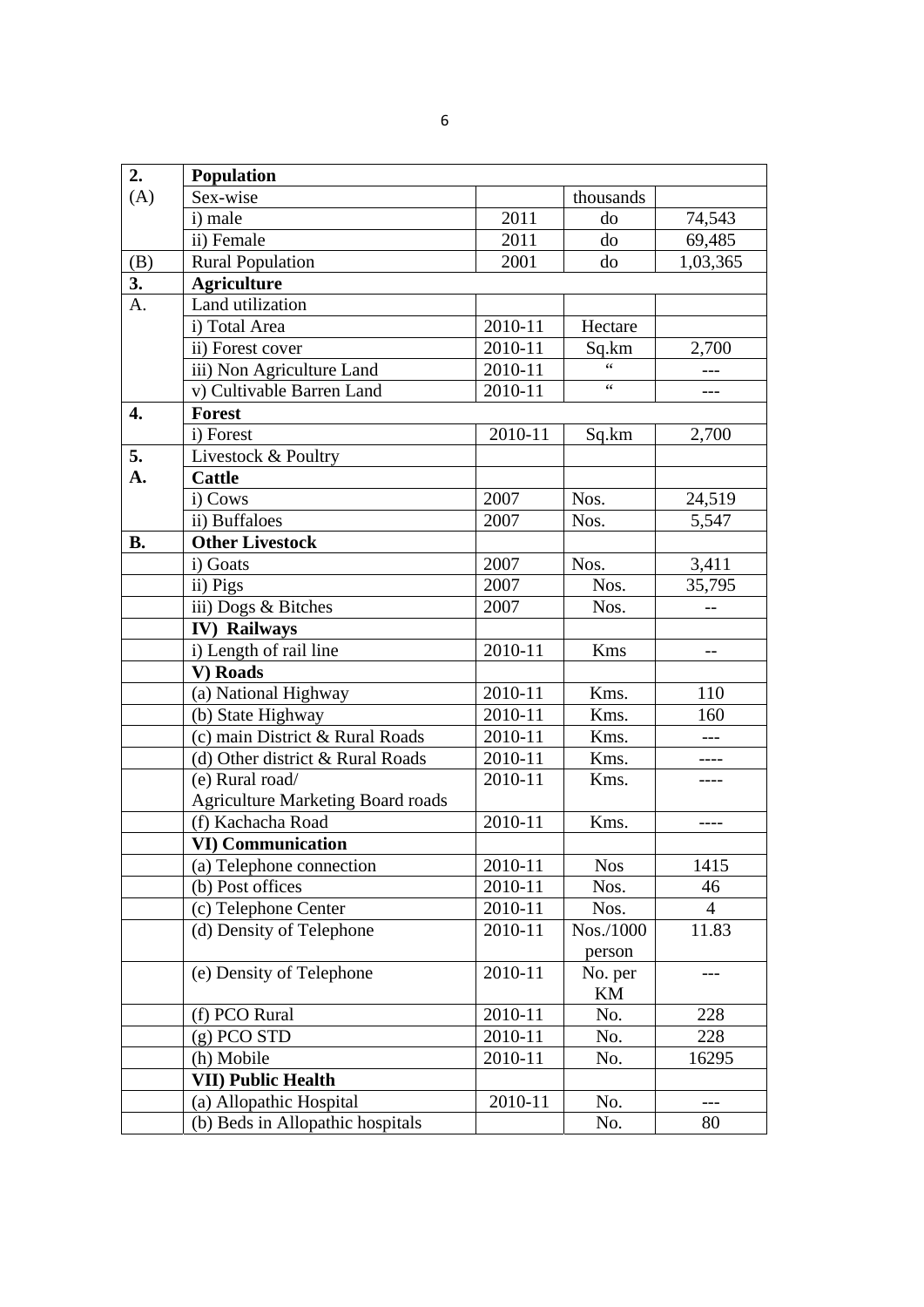| (c) Ayurvedic Hospital           | No.  |                |
|----------------------------------|------|----------------|
| (d) Beds in Ayurvedic hospitals  | No.  |                |
| (e) Unani hospitals              | No.  |                |
| (f) Community health canters     | No.  | 10             |
| (g) Primary health canters       | No.  | 24             |
| (h) Dispensaries                 | No.  |                |
| (i) Sub health canters           | No.  |                |
| (j) Private hospitals            | No.  |                |
| (VIII) Banking                   |      |                |
| Commercial                       |      |                |
| (a) Commercial Bank              | Nos. | 4              |
| (b) Rural Bank                   | Nos. | 1              |
| Products                         |      |                |
| (c) Co-operative Bank            | Nos. | nil            |
| Products                         |      |                |
| (d) PLDB Branches                | Nos. | nil            |
| (IX) Education                   |      |                |
| (a) Primary School               | Nos. | 204            |
| (b) Middle School                | Nos. | 54             |
| (c) Secondary & Senior Secondary | Nos. | 34             |
| Schools                          |      |                |
| (d) Colleges                     |      | $\overline{2}$ |
| (e) Technical University         | Nos. | nil            |

# **2.1 Existing Status of Industrial Areas in the District CHANDEL:**

There is no identified industrial areas as of now in the districts and most of the units are scattered here in there in .So, the information pertaining to this particular item may be treated as nil.

## **3. INDUSTRIAL SCENARIO OF CHANDEL:**

| Sl.No.                                   | <b>Head</b>                                  |                              | Unit              | <b>Particulars</b> |
|------------------------------------------|----------------------------------------------|------------------------------|-------------------|--------------------|
| 1.                                       | Register Industrial units                    |                              | No.               | 321                |
| 2.                                       | Total Industrial units                       |                              | No.               | 321                |
| 3.                                       |                                              | Register Medium & Large unit |                   | nil                |
| 4.                                       | Estimated average no. of daily workers       |                              | No.               | nil                |
|                                          | employed in small scale industries.          |                              |                   |                    |
| 5.                                       | Employment in Large and medium Industries.   |                              | No.               | nil                |
| 6.                                       | Nos. of Industrial areas.                    |                              | No.               | nil                |
| 7.                                       | Turnover of small scale industries           |                              | In Lakhs          | nil                |
| 8.                                       | Turnover of medium & large scale industries. |                              | In Lakhs          | nil                |
| 3.2 YEAR WISE TREND OF UNITS REGISTERED: |                                              |                              |                   |                    |
| SI.No.                                   | Year                                         | Number of register units     | <b>Employment</b> | Investment         |

## **3.1. Industry at a Glance:**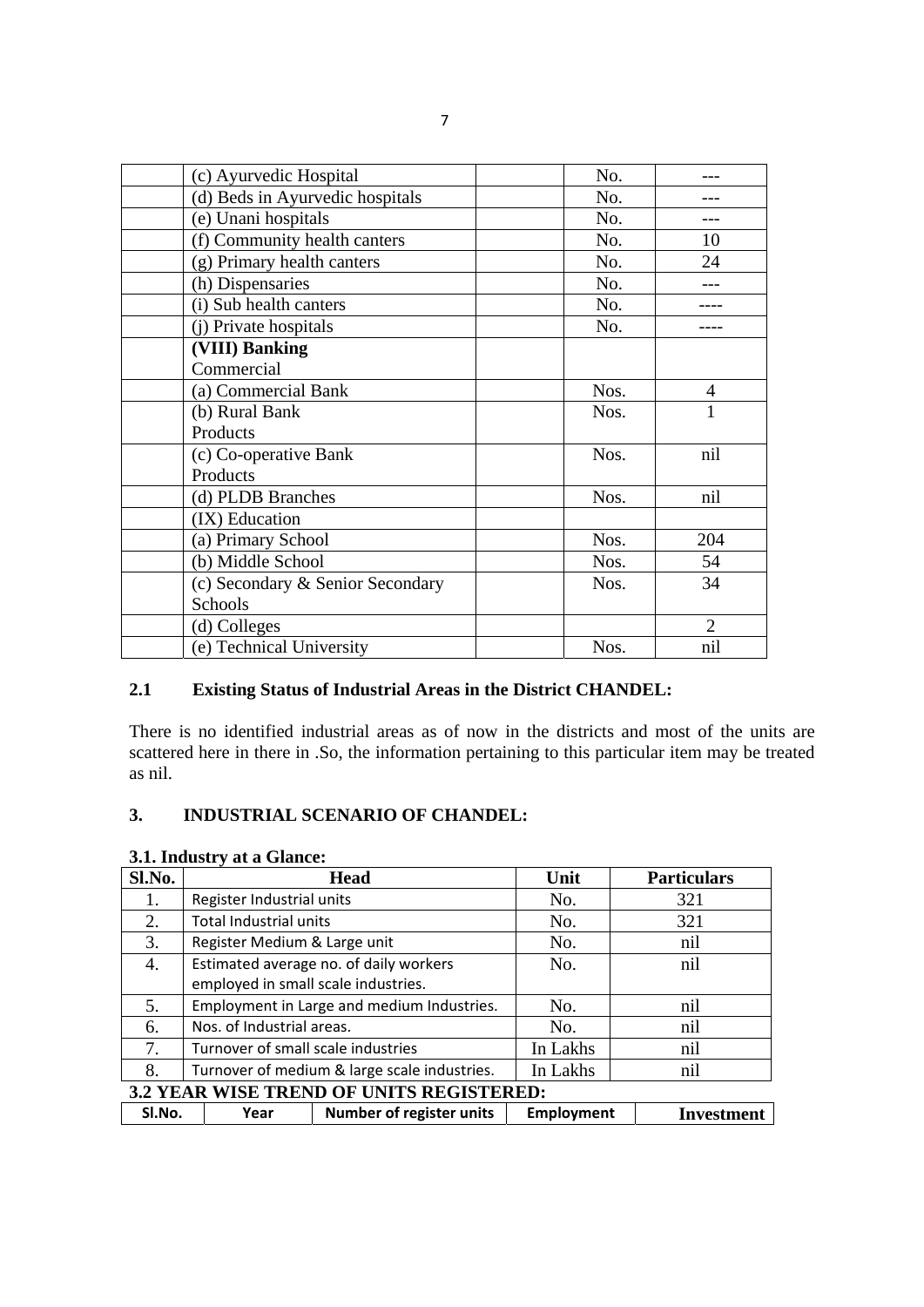|       |              |                |                | (lakh Rs.) |
|-------|--------------|----------------|----------------|------------|
| Up to | 1984-85      | 59             | 281            | 7.79       |
|       | 1985-86      | 25             | 169            | 4.01       |
|       | 1986-87      | 12             | 56             | 2.45       |
|       | 1987-88      | 26             | 217            | 4.63       |
|       | 1988-89      | 16             | 126            | 3.41       |
|       | 1989-90      | 44             | 247            | 5.89       |
|       | 1990-91      | 20             | 178            | 2.89       |
|       | 1991-92      | 33             | 223            | 3.85       |
|       | 1992-93      | 10             | 47             | 1.53       |
|       | 1993-94      | 13             | 64             | 2.54       |
|       | 1994-95      | 16             | 79             | 2.10       |
|       | 1995-96      | 8              | 37             | 2.09       |
|       | 1996-97      | 6              | 29             | 0.87       |
|       | 1997-98      | 9              | 47             | 2.94       |
|       | 1998-99      | $\mathbf{1}$   | $\overline{7}$ | 0.22       |
|       | 1999-2000    | 8              | 38             | 3.64       |
|       | 2000-01      | $\overline{4}$ | 16             | 0.86       |
|       | 2001-02      | <b>Nil</b>     | Nil            | nil        |
|       | 2002-03      | 5              | 34             | 1.00       |
|       | 2003-04      | Nil            | <b>Nil</b>     | nil        |
|       | 2004-05      | $\overline{2}$ | 13             | 0.73       |
|       | 2005-06      | $\overline{2}$ | 12             | 0.60       |
|       | 2006-07      | Nil            | Nil            | nil        |
|       | 2007-08      | <b>Nil</b>     | Nil            | nil        |
|       | 2008-09      | Nil            | Nil            | nil        |
|       | 2009-10      | <b>Nil</b>     | Nil            | nil        |
|       | 2010-11      | $\overline{2}$ | 33             | 2.71       |
|       | <b>Total</b> | 321            | 1953           | 56.75      |

Source : **DIC,Chandel**

# **3.3 DETAILS OF EXISTING MICRO & SMALL ENTERPRISES AND ARTISAN UNITS IN THE DISTRICT**

| NIC         | <b>TYPE OF INDUSTRY</b>    | <b>NUMBER</b>   | <b>INVESTMENT</b> | <b>EMPLOYMENT</b> |
|-------------|----------------------------|-----------------|-------------------|-------------------|
| <b>CODE</b> |                            | <b>OF UNITS</b> | (Lakh Rs.)        |                   |
| No.         |                            |                 |                   |                   |
| 20.         | Agro based                 | 38              | 4.12              | 210               |
| 22.         | Soda water                 | Nil             | <b>Nil</b>        | nil               |
| 23.         | <b>Cotton Textile</b>      | 53              | 2.15              | 471               |
| 24.         | Woollen, silk & artificial | N <sub>il</sub> | N <sub>il</sub>   | nil               |
|             | thread based clothes       |                 |                   |                   |
| 25.         | Jute & jute based          | Nil             | <b>Nil</b>        | nil               |
| 26.         | Ready-made garments &      | 20              | 3.12              | 172               |
|             | embroidery.                |                 |                   |                   |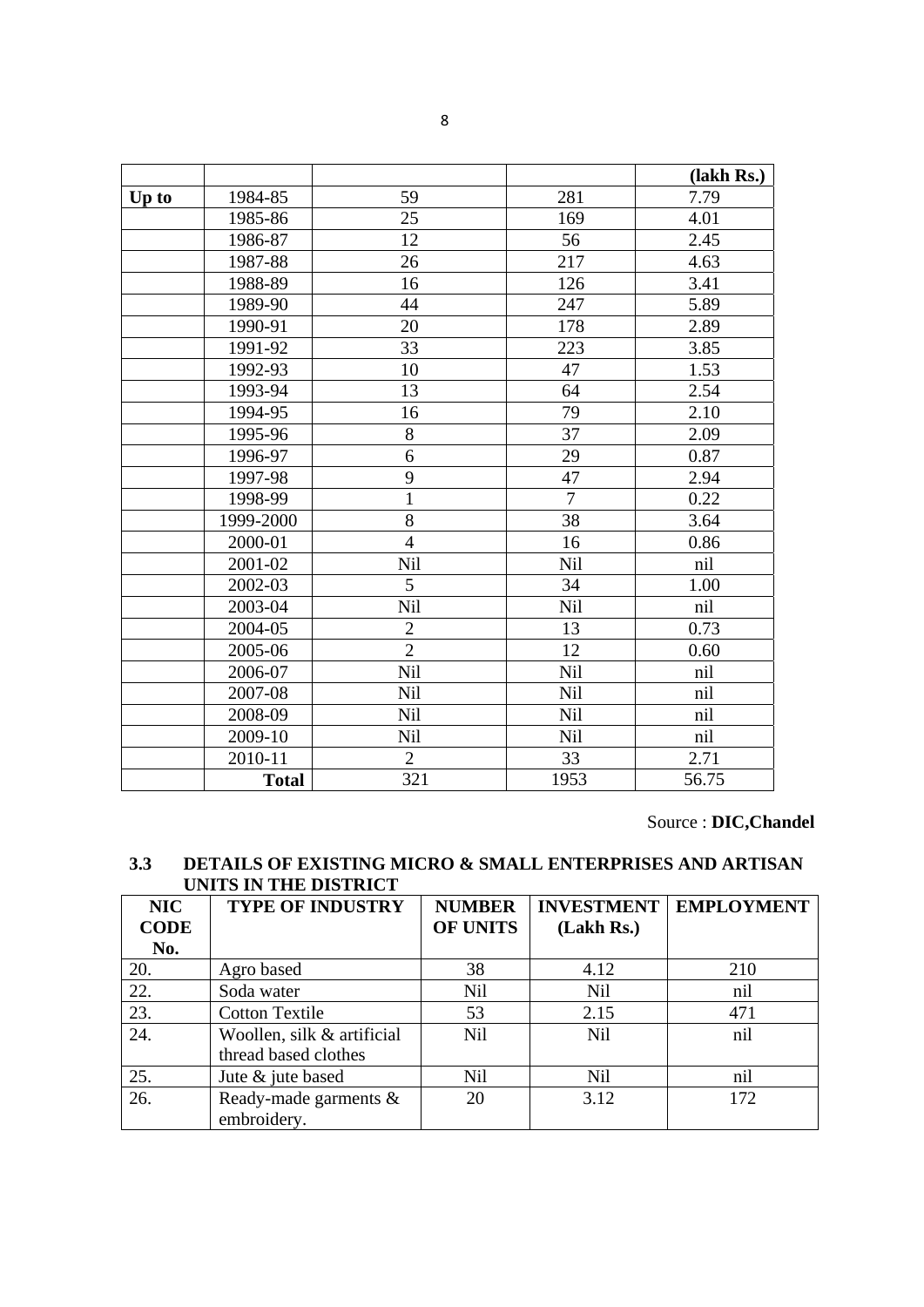| 27. | Wood/wooden based        | 41         | 5.02            | 250 |
|-----|--------------------------|------------|-----------------|-----|
|     | furniture.               |            |                 |     |
| 28. | Paper & paper products   | Nil        | <b>Nil</b>      | nil |
| 29. | Leather based            | <b>Nil</b> | Nil             | nil |
| 31. | Chemical/chemical based  | Nil        | <b>Nil</b>      | nil |
| 30. | Rubber, Plastic & petro  | Nil        | <b>Nil</b>      | nil |
|     | based.                   |            |                 |     |
| 32. | Mineral based            | Nil        | N <sub>il</sub> | nil |
| 33. | Metal based (Steel Fab.) | 15         | 3.31            | 75  |
| 35. | Engineering units        | Nil        | N <sub>il</sub> | nil |
| 36. | Electrical machinery an  | Nil        | <b>Nil</b>      | nil |
|     | transport equipment      |            |                 |     |
| 97. | Repairing & servicing    | 20         | 2.92            | 175 |
| 01. | Others                   | 93         | 33.66           | 357 |
|     | Kachori making           | Nil        | <b>Nil</b>      | nil |

## Source : **DIC,Chandel**

## **3.4 Large Scale Industries / Public Sector undertakings:**

There is no large scale/public undertaking units in the district instead due to its proximity to Mynmar(Burma)trading activity surpassed any other activity.So,the Information pertaining to this item may be treated as nil.

## **3.5 Major Exportable Item:**

Wood based product, bamboo shoots & Bamboo based products, pharmaceutical Goods,etc**.**

## **3.6 Growth Trend:**

As indicated in table 3.2,the trend of industrial growth in the district is not very encouraging.Although,the district is having enough natural resources and mineral Resources, it still remained industrially backward. So far, there is not a single unit worth mentioning and so a lot needs to be done to make the district industrially Progress .And it has vast potential for export of Indian products to south east Asia. Through border town Moreh,which is the gateway to South East Asia.

## **3.7 Vendorisation / Ancillarisation of the Industry:**

Although there is no large scale units and public sector undertaking(central/state), one state level vendor development programme could be plan in border town Moreh to open opportunity for exportable products of Indian and Myanmar Products due to its nearness to Myanmar(Burma).

## **3.8 Medium Scale Enterprises:**

There is no Medium scale unit in the district.

## **3.8.1 List of the units Chandel district & Near By Area: Nil**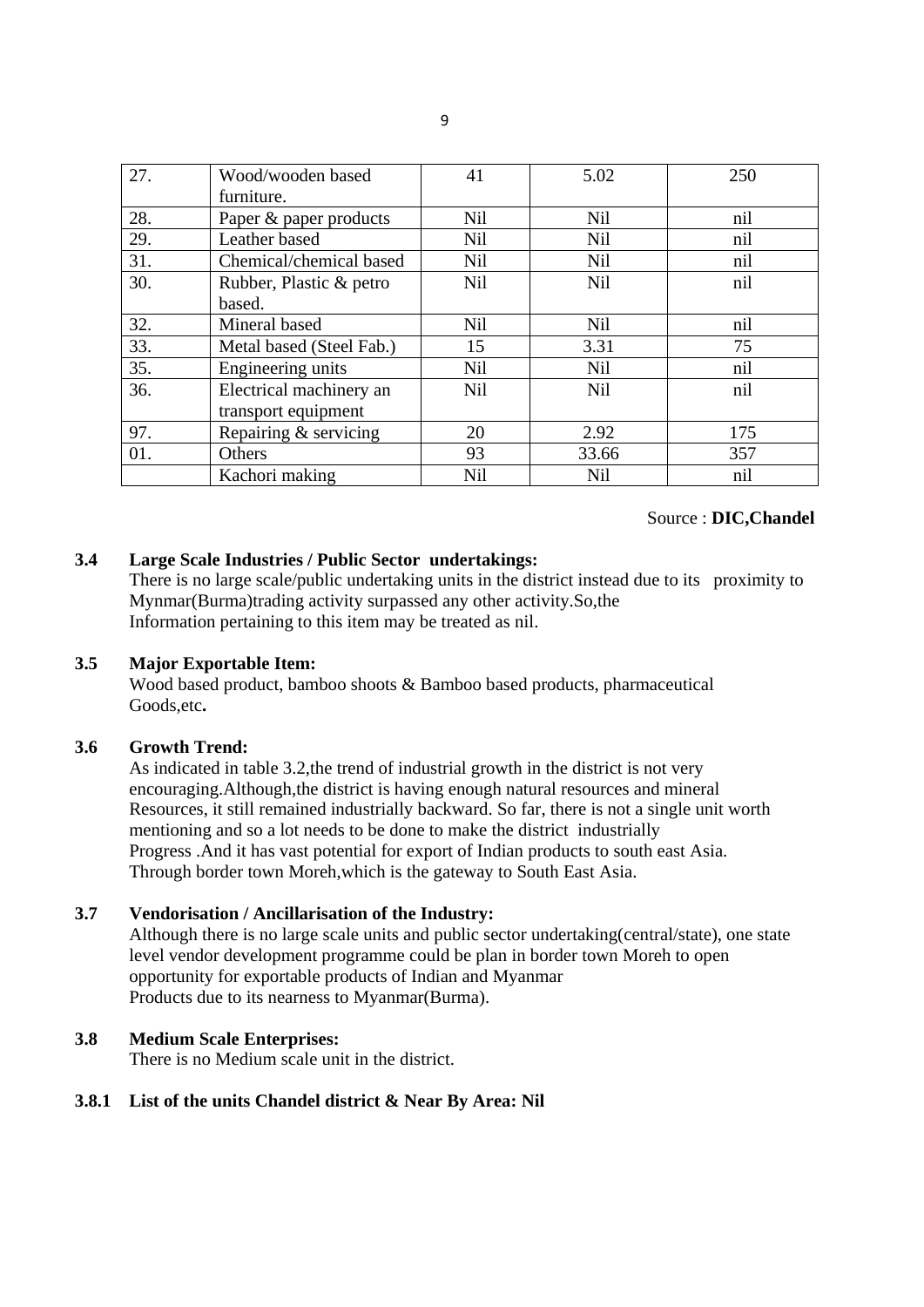#### **3.8.2 Major Exportable Item:**

Bamboo shoots, Wood products, handicraft items,

## **3.9 Service Enterprises:**

Repair & service of consumer electronics and electrical goods,Hotels,restaurant

Health care and hospitality ,2/4 wheeler servicing ,internet cafe & computer training

Centre, Xerox and DTP centre etc.

#### **3.9.2 Potential areas for service industry:**

Printing Press, Automobile Servicing, Repair & service of electronic/electrical consumer product goods,

Photography and Videography Studio, Computer Training Centre, Repair & maintenance of computer

Hardware's, Cyber Café-Internet Browsing Centre, Screen printing, Hotel & Motel,,restaurants,Tourism

Related hospitality service,3 star hotel(Moreh border town),Transportation services

#### **3.10 Potential for new MSMEs:**

Spice Grinding, Mushroom Processing, Pineapple processing, Potato/Banana Wafers.

Instant Noodles, Bread, biscuits and pastry, tamarind processing, Rice flaks, Pickles and chutney, Fruit and squashes, jam & jelly Bamboo Shoot Processing ,Wood Carving and craft, Mechanised carpentry, Ayurvedic Medicine ,Cane & Bamboo products,. Stone Carving and crushing, Brick Making Handloom Garments, Ready Made Garments Steel fabrication Black Smithy,

## **4. Existing Clusters of Micro & Small Enterprise:**

There is no cluster so far in the district, however there is a good potential of cluster that can be promote & developed in wood Based products and bamboo shoot processing in border town ,Moreh and handloom and Handicrafts products in Chakpikarong sub-division.

## **4.1 DETAIL OF MAJOR CLUSTERS:**

There is no clusters of Industries taken up in the district and So the information to this item may be treated as nil.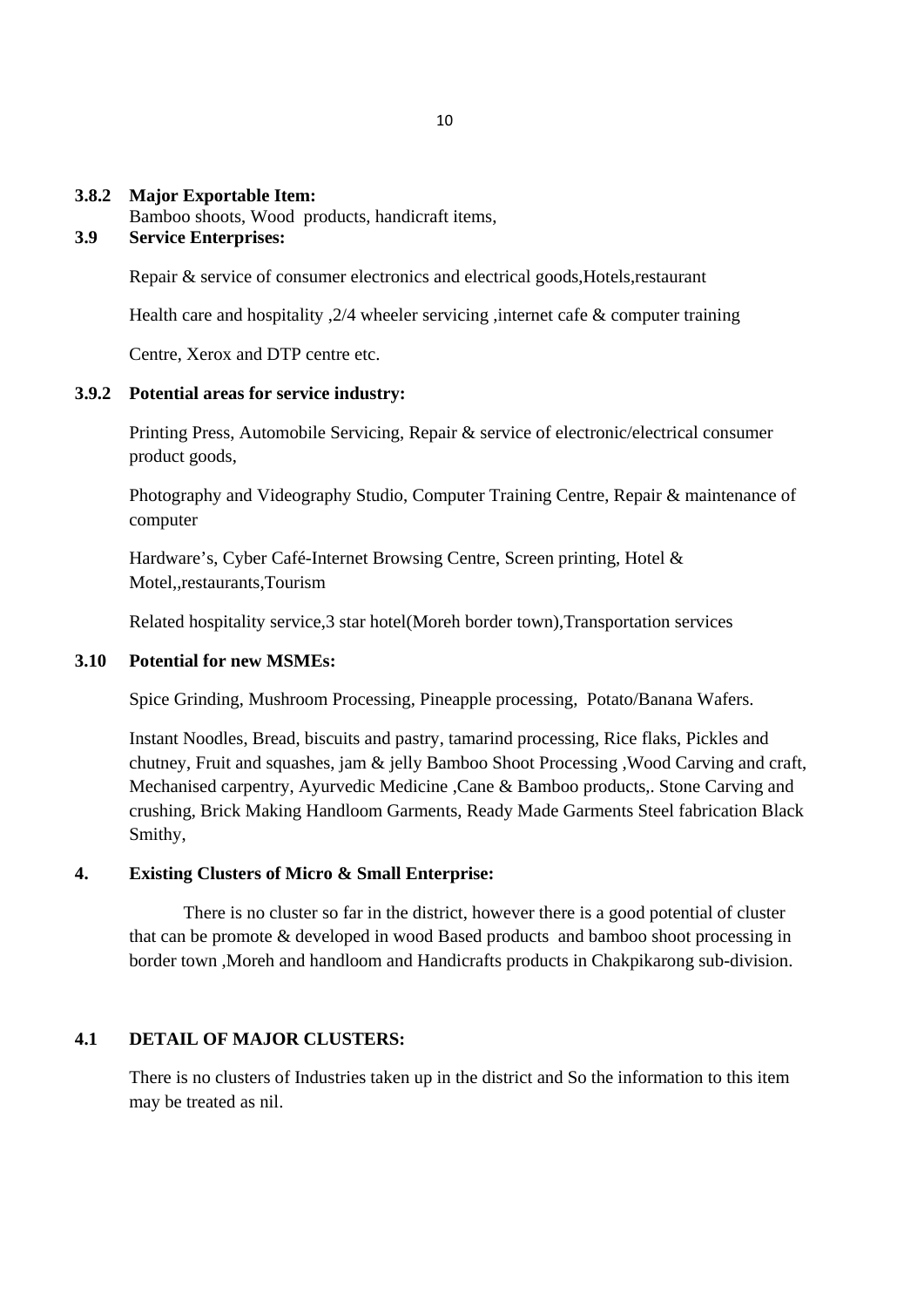#### **4.1.1 Manufacturing Sector: Nil**

#### **4.1.2 Service Sector: Nil**

## **4.2 Details for Identified Cluster:**

It is propose to take up wood based product and bamboo

Shoot cluster in the district. The advantage being easy availability of raw material and skill coupled with good demand of these products.

#### **5. General issues raised by industry association during the course of meeting:**

There is no industry association in the district, however, the general issues that concern industries are:

-- Lack of access of credit to existing & prospective entrepreneurs.

--Lack of support from the state Govt./other agency for industrial development

--Lack of skill manpower and trained hand.

--Unavailability of power

--Transportation and communication problem

--Lack of marketing network &facility.

--Used of obsolete technology

#### **1. Prospects of training programmes during 2012-13:**

| Sl.No. | Name of the programme | <b>Subject</b>       | No. of proposed<br>programme to be<br>conducted |
|--------|-----------------------|----------------------|-------------------------------------------------|
| 1.     | <b>ESDP</b>           | Carpentry & wood     | 3nos.                                           |
|        |                       | craft,Food           |                                                 |
|        |                       | processing,          |                                                 |
| 2.     | <b>MDP</b>            |                      |                                                 |
| 3.     | <b>BSDP</b>           |                      |                                                 |
| 4.     | <b>EDP</b>            | <b>General EDP</b>   | 1no.                                            |
| 5.     | <b>IMC</b>            | Awareness on         | 5nos.                                           |
|        |                       | opportunity for self |                                                 |
|        |                       | employment,          |                                                 |
|        |                       | Ministry of MSME     |                                                 |
|        |                       | schemes, state govt. |                                                 |
|        |                       | Scheme & support     |                                                 |
|        |                       | etc.                 |                                                 |

## **7. Action plan for MSME Schemes during 2012-13:**

| Sl.No.   Name of the Scheme | <b>Proposed activity on the</b> |
|-----------------------------|---------------------------------|
|                             | scheme                          |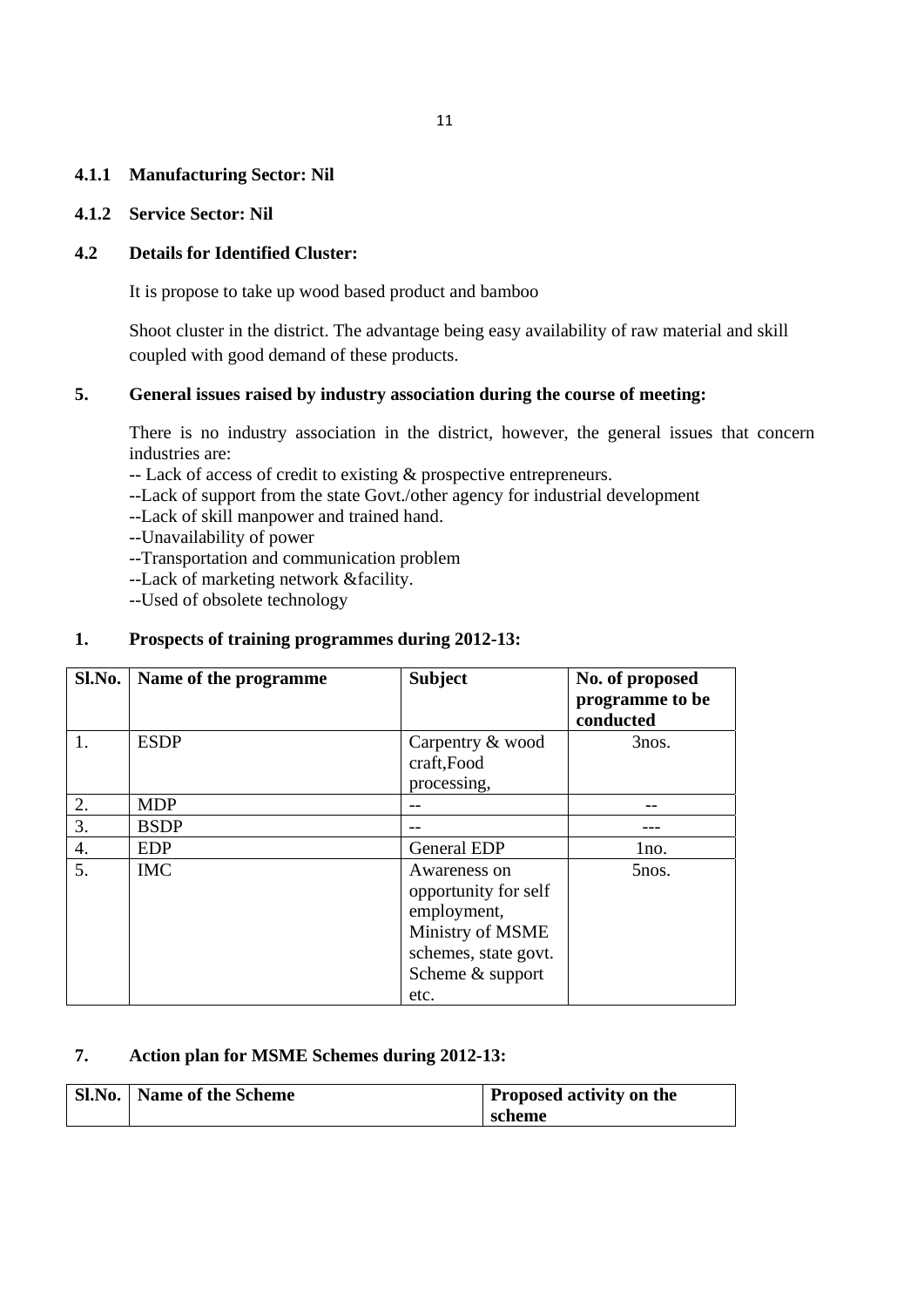| 1.  | MSE-CDP                                                                  | 2nos. |
|-----|--------------------------------------------------------------------------|-------|
| 2.  | ISO-9000 / 14000 / HACCP Reimbursement                                   |       |
| 3.  | <b>MSE-MDA</b>                                                           |       |
| 4.  | <b>CLCSS</b>                                                             |       |
| 5.  | Capacity Building & strengthening of data                                |       |
|     | base                                                                     |       |
| 6.  | International cooperation                                                |       |
| 7.  | <b>TREAD</b> for women                                                   | 02    |
| 8.  | <b>VDP</b>                                                               |       |
| 9.  | National awards                                                          |       |
| 10. | <b>NMCP</b> Schemes                                                      |       |
|     | I. Lean Manufacturing                                                    |       |
|     | II. Design Clinic                                                        |       |
|     | III. Market assistance & Tech. up gradation                              | 02    |
|     | IV. QMS/QTT                                                              |       |
|     | V. Tech. & quality up gradation support                                  |       |
|     | VI. ICT                                                                  |       |
|     | VII. Bar Code                                                            |       |
|     | VIII. IPR                                                                |       |
|     | IX. Incubator scheme<br>$\sim$ $\sim$ $\sim$ $\sim$ $\sim$ $\sim$ $\sim$ |       |

**8. STEPS TO SET UP MSMEs:**

Following are the brief description of different agencies for rendering assistance to the entrepreneurs.

| Sl.No.           | <b>Type of assistance</b>                     | Name and address of agencies   |
|------------------|-----------------------------------------------|--------------------------------|
| 1                | Provisional Registration Certificate (EM-1) & | District Industries centre     |
|                  | Permanent Registration Certificate (EM-II)    | Dist. Head Qtr. Chandel        |
| 2.               | Identification of Project Profiles, techno-   | a.MSME-DI, Iduastrial estate   |
|                  | economic and managerial consultancy           | Takyelpat Imphal-              |
|                  | services, market survey and economic survey   | 795001(Manipur)                |
|                  | reports.                                      | <b>b.</b> District Industries  |
|                  |                                               | Centre, Chandel                |
| 3.               | Land and Industrial shed                      | Director(Com&Ind)              |
|                  |                                               | Govt. Of Manipur, lamphelpat   |
|                  |                                               | Imphal-795001(Manipur)         |
| $\overline{4}$ . | <b>Financial Assistance</b>                   | State Bank of India, Chandel   |
|                  |                                               | State bank of India, Kangshang |
|                  |                                               | State bank of                  |
|                  |                                               | India, Chakpikarong            |
|                  |                                               | United bank of India, Moreh    |
| 5.               | For raw materials under Govt. Supply          | a.NSIC Local Office, Uripok    |
|                  |                                               | Achom Leikai, Imphal-795001    |
|                  |                                               | Manipur                        |
|                  |                                               | b.NHDC, Porompat Imphal East   |
|                  |                                               | Pin-795                        |
| 6.               | Plant and machinery under hire / purchase     | NSIC Local Office, Uripok      |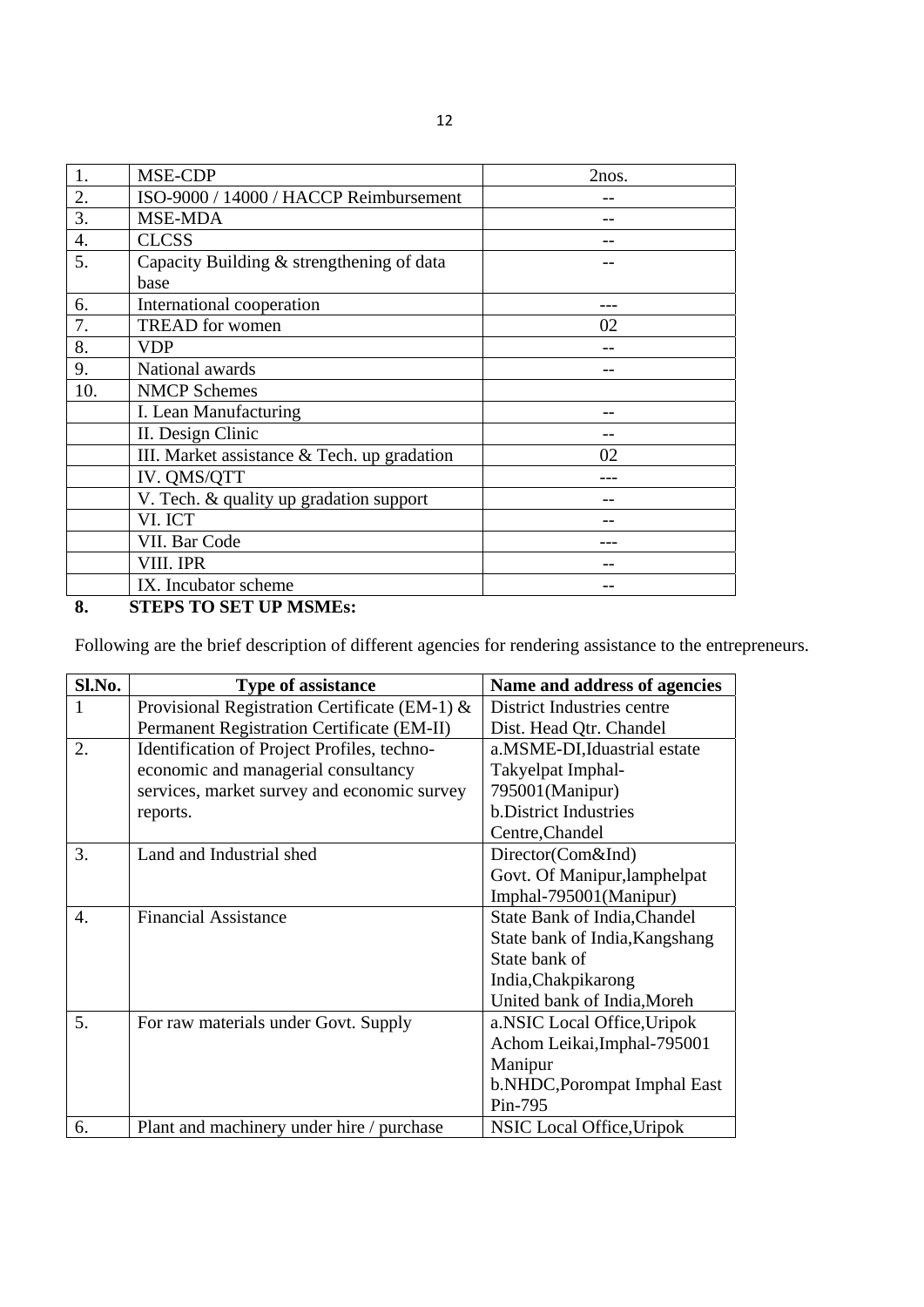|     | basis                         | Achom Leikai, Imphal-795001<br>Manipur.                                                                                                                                                                                                                                                                                                                                                  |
|-----|-------------------------------|------------------------------------------------------------------------------------------------------------------------------------------------------------------------------------------------------------------------------------------------------------------------------------------------------------------------------------------------------------------------------------------|
| 7.  | Power / Electricity           | <b>Executive Engineer</b><br><b>El</b> ; ectricity Department<br>Govt. Of Manipur, Dist. Head<br>Qtr.<br>Chandel-795                                                                                                                                                                                                                                                                     |
| 8.  | <b>Technical Know-how</b>     | a.MSME-DI, Iduastrial estate<br>Takyelpat Imphal-<br>795001(Manipur)<br>Director.<br><b>b.Regional Testing Centre (</b><br>E.R.), 111 & 112, B.T. Road,<br>Kolkatta - 700035.<br>c. Central Institute of Plastic<br>engineering & technology<br>Industrial estate, Takyelpat<br>Imphal-795001.<br>c.Manipur institute of<br>technology<br>Takyelpat, Imphal<br>e.DOEACC, Akampat Imphal. |
| 9.  | Quality & Standard            | <b>Bureau of Indian Standards</b><br>53/5, Ward No. 29, R.G. Bama<br>Road5th By Lane, Apurba<br>Sinha Path, Guwahati - 781 003<br><b>Quality Council of India</b><br><b>Institution of Engineers</b><br>Building, IIndFloor,<br>2 - Bahadur Shah Zafar Marg,<br>New Delhi - 110002, India.                                                                                               |
| 10. | Marketing / Export Assistance | <b>Indian Institute of Packaging</b><br><b>Eastern Regional Centre</b><br>Block - CP Sector - V Salt Lake<br>City<br>Kolkata - 700 091<br><b>Indo Myanmar Boarder</b><br><b>Traders UnionOpp. Usha</b><br>Cinema,                                                                                                                                                                        |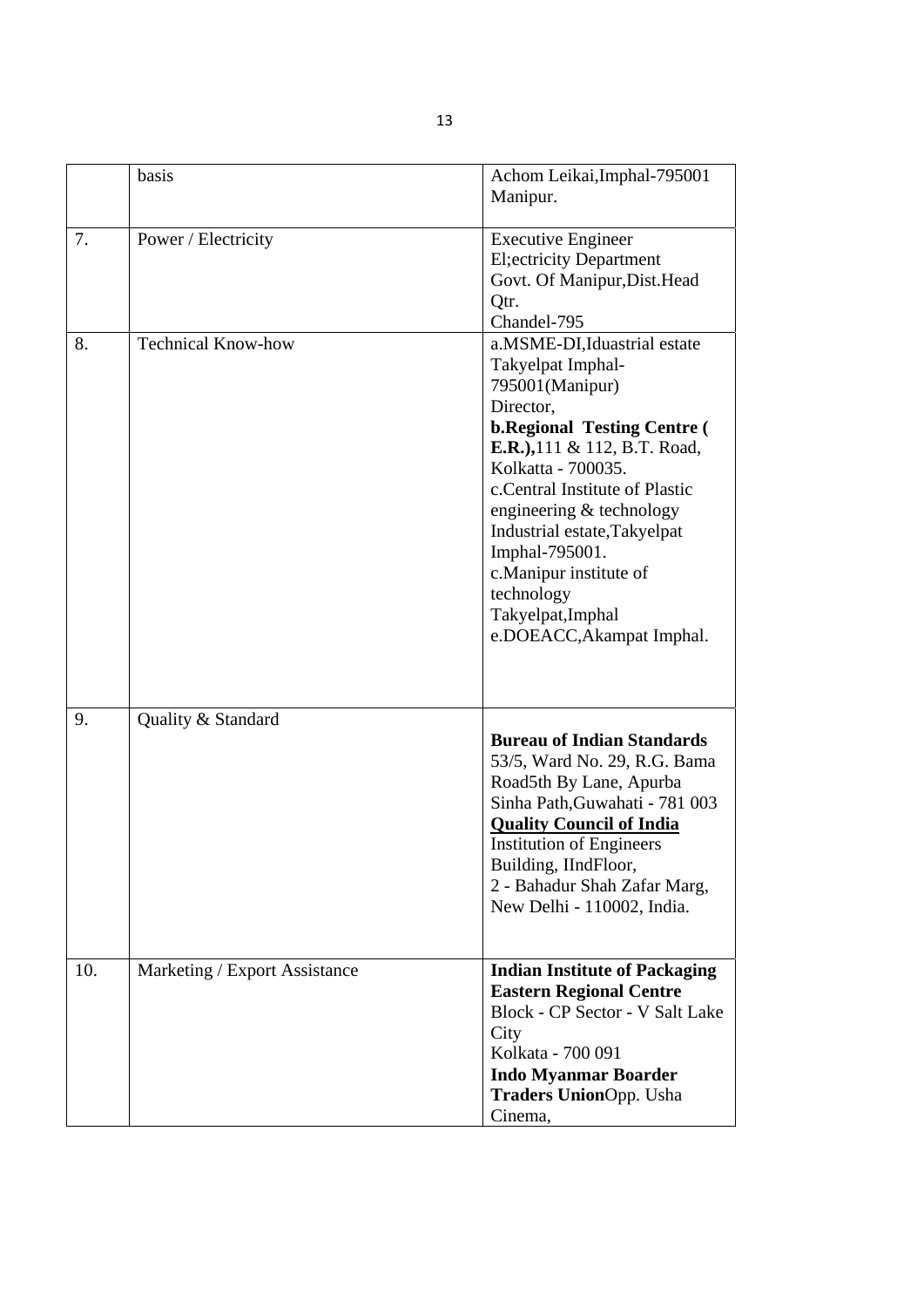|     |                                   | Paona Bazar, Imphal - 795 001<br><b>APEDA</b><br><b>Agricultural and Processed</b><br><b>Foods Export Development</b><br>Authority, G.S Road, Guwahati<br><b>North Eastern Regional</b><br><b>Agricultural Marketing</b><br>Corpn. Ltd.<br>Rajbari path, Ganeshpuri<br>Guwahati - 781 005.                                                                                                                                                                                                           |
|-----|-----------------------------------|------------------------------------------------------------------------------------------------------------------------------------------------------------------------------------------------------------------------------------------------------------------------------------------------------------------------------------------------------------------------------------------------------------------------------------------------------------------------------------------------------|
| 11. | <b>Other Promotional Agencies</b> | a. Institute of Bio-Resources &<br><b>Sustainable Development</b><br>Takyelpat Institutional Area,<br>Imphal - 795 001<br>b.IntellectualProperty<br><b>Office</b><br><b>Building</b><br>CP-2, Sector V, Salt Lake City,<br>Kolkata - 700 091<br><b>C.APEDA</b><br>Agricultural<br>Processed<br>and<br>Foods<br>ExportG.S.RoadDevelopment<br>Authority, Guwahati.<br>d.State Commissioner for<br>Khadi & Village Industries<br>Ministry of Agro & Rural<br>Industries<br>Paona Bazar, Imphal 795 001. |
|     |                                   | e.IndianInstitute<br>of<br>Entrepreneurship<br>Basistha Charlali, Lalmati,<br>39-National Highway By Pass<br>Guwahati - 781 029<br>f.AllManipurEntrepreneurs<br>AssociationTakyelpat,Industrial<br>Estate, Imphal 795 001.<br>g.Indo<br><b>Myanmar</b><br><b>Boarder</b><br>UnionOpp.<br><b>Traders</b><br>Usha<br>Cinema,<br>Paona Bazar, Imphal - 795 001<br>h.Bureau of Indian Standards<br>$1/14$ CIT<br>Scheme, Scheme<br>VII.M<br>VIP Road, Kankurgachi,                                       |